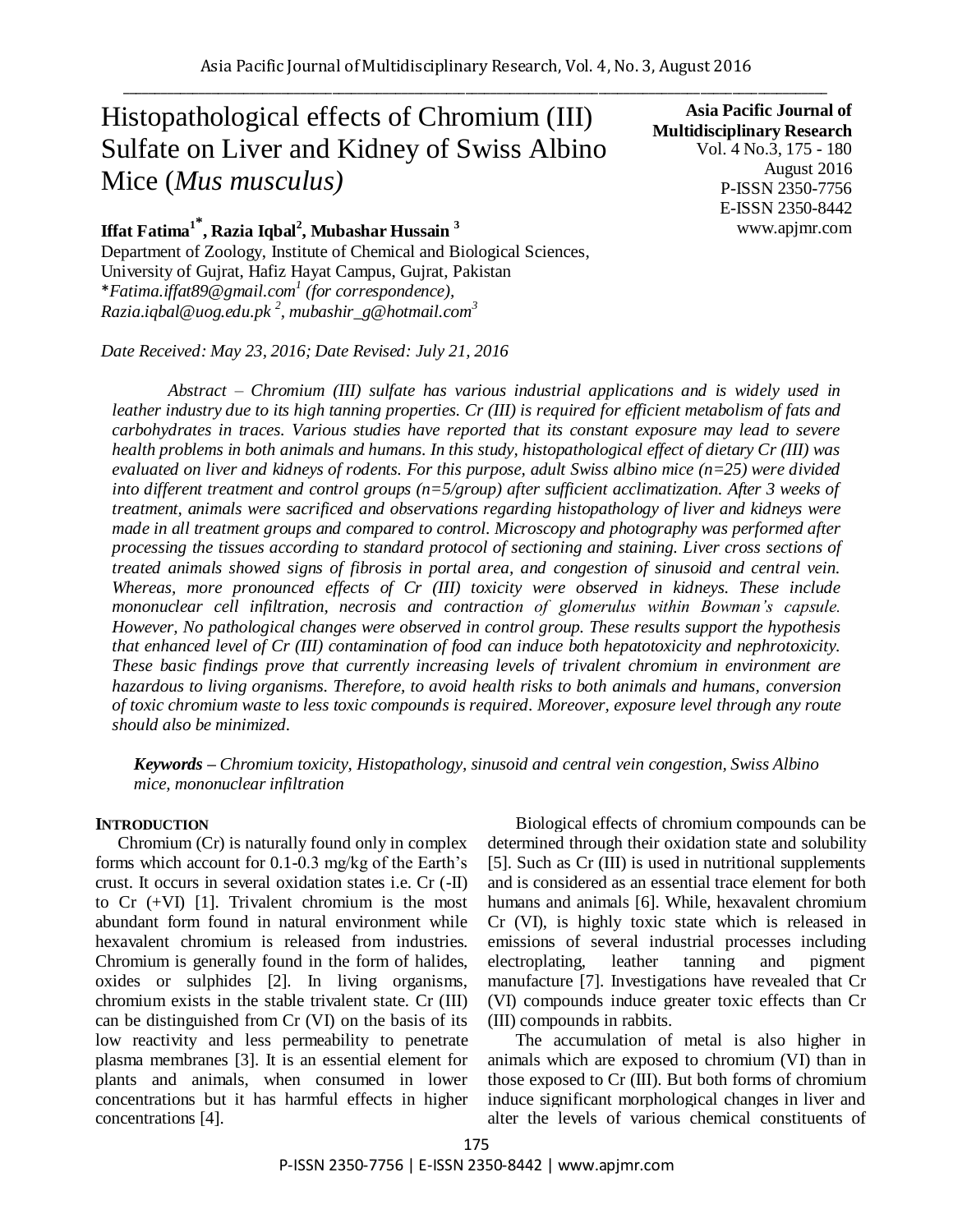blood and serum [8]. Present study was designed to analyze the histopathological effects of chromium (III) sulfate on liver and kidneys of Swiss Albino mice.

## **OBJECTIVES OF THE STUDY**

The current study was carried out to evaluate the toxic potential of chromium sulphate absorbed through digestive tract in rodents. Liver and kidneys of albino mice were analysed for morphological abnormalities. Furthermore, histological features were analysed through microscopy of slides prepared through standard techniques of Microtomy and staining.

## **MATERIALS AND METHODS**

## **Ethical approval**

Ethical approval for present study was obtained from "Ethics Committee" of University of Gujrat on use of Animals for scientific research.

## **Procurement and maintenance of Animals**

Healthy adult mice of either sex (Swiss Albino; average body weight =  $33.52 \pm 5.49$ ; n = 25) were procured from Laboratory of Zoology Department, University of Gujrat. These were housed in appropriate cages and provided with standard rodent chow and water *ad libitum*. Five mice were housed per cage and maintained at 12h:12h light/dark photoperiod. Temperature was maintained at  $25 \pm 2$ °C.

## **Heavy metal used**

Heavy metal used was chromium which was in the form of chromium sulfate. Mice were fed with diet supplemented with different doses of chromium sulfat.

| Formula                       |                      |  | $Cr_2(SO4)_3$    |                      |  |
|-------------------------------|----------------------|--|------------------|----------------------|--|
| Mol. Wt.                      | $\ddot{\phantom{a}}$ |  | 392.1820 $g/mol$ |                      |  |
| Manufacturer :                |                      |  |                  | E. Merck Company, D- |  |
| 6100 Darmstand, F.R. Germany. |                      |  |                  |                      |  |

# **Experimental Design**

Experiment was carried out for 3 weeks from April 23, 2012 to May 13, 2012. Mice were divided into different control and treatment groups. Treatment groups were provided with diet supplemented with different doses of chromium sulfate as 2.5, 3, 3.5 and 4 gm/kg of feed for consecutive 21 days. Whereas, control group received chromium free feed.

#### **Sampling**

Animals were humanely sacrificed on  $22<sup>nd</sup>$  day of experiment for collection of liver and kidney. Gross pathological examination of liver and kidney from mice of each group was conducted by considering the parameters including Size (Normal or Hypertrophic), Colour (Normal or discoloration)**,** any growth and Cirrhosis.

## **Rinsing and slicing of organs**

Organs of the mice eviscerated were rinsed with 0.085% saline soln. to remove any dirt or blood. Organs were cut into 3-4 mm thick slices.

## **Fixation of tissues**

Fixation is the first step in which tissue is preserved for histological study. In the present study, Bouin`s fluid was used as a fixative. Tissues were kept in Bouin`s fluid for 8 hours. Bouin`s fluid killed the tissue, as well as any bacteria that can cause the tissue to rot. It also coagulated and crosslinked proteins, making them insoluble; hence proteins and cellular structures were preserved.

# **Processing of tissues**

Tissue samples were processed for histopathological examination as follows:

# **Dehydration**

Tissues were dehydrated through a series of alcohols. The following schedule was used.

| 70% alcohol          | 1-2 hours             |
|----------------------|-----------------------|
| 95% alcohol          | 1-2 hours             |
| $100\%$ alcohol (I)  | $\frac{1}{2}$ -1 hour |
| $100\%$ alcohol (II) | $\frac{1}{2}$ -1 hour |

# **Clearing**

After the graded series of alcohol tissues were cleared, pure xylene was used twice as a clearing agent, which is miscible with both 100% alcohol and paraffin wax. Tissues were kept in xylene in the following manner.

| Pure xylene | 3 hours |
|-------------|---------|
| Pure xylene | 3 hours |

## **Wax impregnation**

Paraffin wax was melted and maintained at a temperature of 56-58º C. Tissues were transferred to vials containing molten paraffin wax.

| Paraffin wax $56-58$ °C | 6 hours |
|-------------------------|---------|
| Paraffin wax 56-58°C    | 6 hours |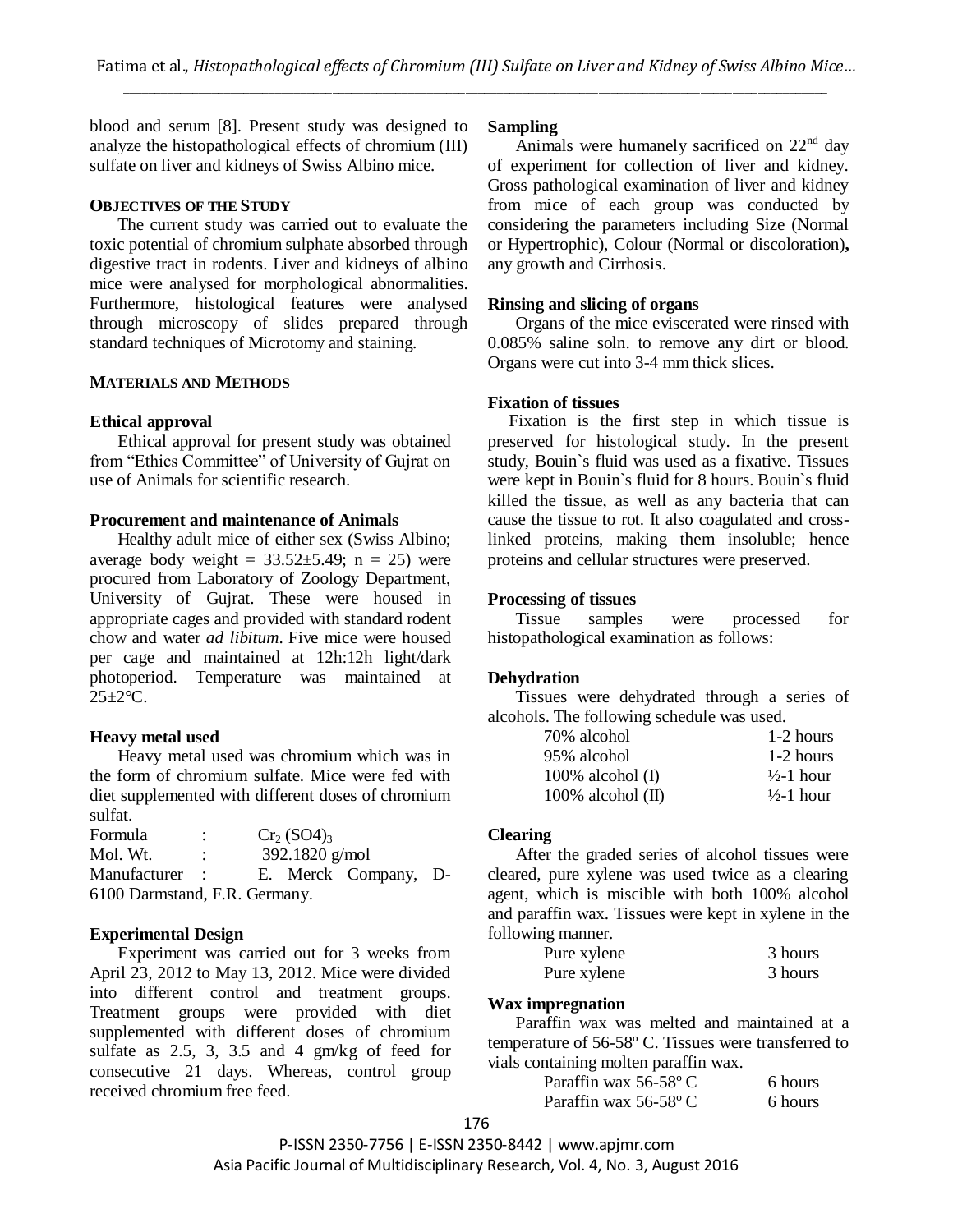## **Embedding**

Wax molds were filled with paraffin wax and the tissues were placed in the mold. Tissues were positioned in the center of mold in proper orientation. When paraffin wax solidified, molds were transferred to a bowl of cool water. Hard blocks were removed from water and stored in the refrigerator overnight.

## **Trimming of wax blocks**

Excess paraffin was trimmed away leaving at least 5 mm of paraffin on all sides of the tissue. Paraffin block was mounted onto a chuck and finely trimmed leaving 2mm. of paraffin around the specimen on all sides.

## **Section cutting**

Seven (7) microns thick serial sections were cut with the help of rotary microtome machine. Serial sections of the ribbons were kept in order.

## **Mounting the ribbons**

Serial sections were stretched in the tissue floating bath at the temp. of 45ºC. Applied the Mayer`s albumin adhesive to the clean glass slides and transferred serial sections to the slides in order. Slides were allowed to dry for 8 hours.

# **Dewaxing**

Paraffin was removed from the sections using xylene because paraffin prevents the staining of the tissues.

Xylene 2 minutes

#### **Hydration**

The tissue sections were then passed through descending strengths of ethyl alcohol.

| Absolute Ethyl Alcohol 5 minutes |           |
|----------------------------------|-----------|
| Ethyl Alcohol 90 %               | 5 minutes |
| Ethyl Alcohol 70 %               | 5 minutes |
| Tap water                        | 1 minute  |
| Distilled water                  | 4 dips    |

# **Staining**

Slides were stained using Hematoxylin and Eosin (H & E). The sections were immersed in Haematoxylin, to stain the nuclei, for 2 minutes. The tissue sections were washed in running water for 5 minutes. The sections were then passed through descending strengths of ethyl alcohol in order to remove any Hematoxylin from the cytoplasm of cells (Differentiation, Decolorization).

| Ethyl Alcohol 70 % | 3 minutes |
|--------------------|-----------|
| Ethyl Alcohol 90 % | 3 minutes |

The sections were then immersed in Eosin to stain the cytoplasm red (Counter staining) for 2 minutes. Water was removed by passing the slides through ascending strengths of Ethyl alcohol (Dehydration) because the usual permanent mounting materials are immiscible with water present in the tissue.

> Ethyl alcohol 90% 2 minutes Absolute ethyl alcohol 2 minutes

This step also served to remove any excess eosin from the tissue (Differentiation; Decolorization).

## **Oiling**

The tissues sections were treated with cedar wood oil.

Cedar wood oil 3 dips Slides were immersed in xylene for clearing because permanent section must be translucent.

| Xylene I  | $1$ dip |
|-----------|---------|
| Xylene II | 1 dips  |

#### **Mounting cover slips**

Canada balsam was applied to the slides as a mounting medium. Then cover slip was placed on the slide carefully to avoid the air bubbles. After mounting the cover slips slides were placed on warming tray in dust free environment before observing them under microscope.

## **RESULTS AND DISCUSSION**

Trivalent chromium is considered an essential trace element which is involved in metabolism of fats and carbohydrates in mammals [9]. However, exposure to its high doses can exert deleterious effects [10]. Previous studies have extensively reported the toxic effects of hexavalent chromium in both humans and animal subjects. In the current investigations, hepatotoxic and nephrotoxic effects of passively introduced (through diet) trivalent chromium were evaluated in Swiss Albino mice. Liver and kidneys were monitored for morphological and histological changes induced by chromium toxicity.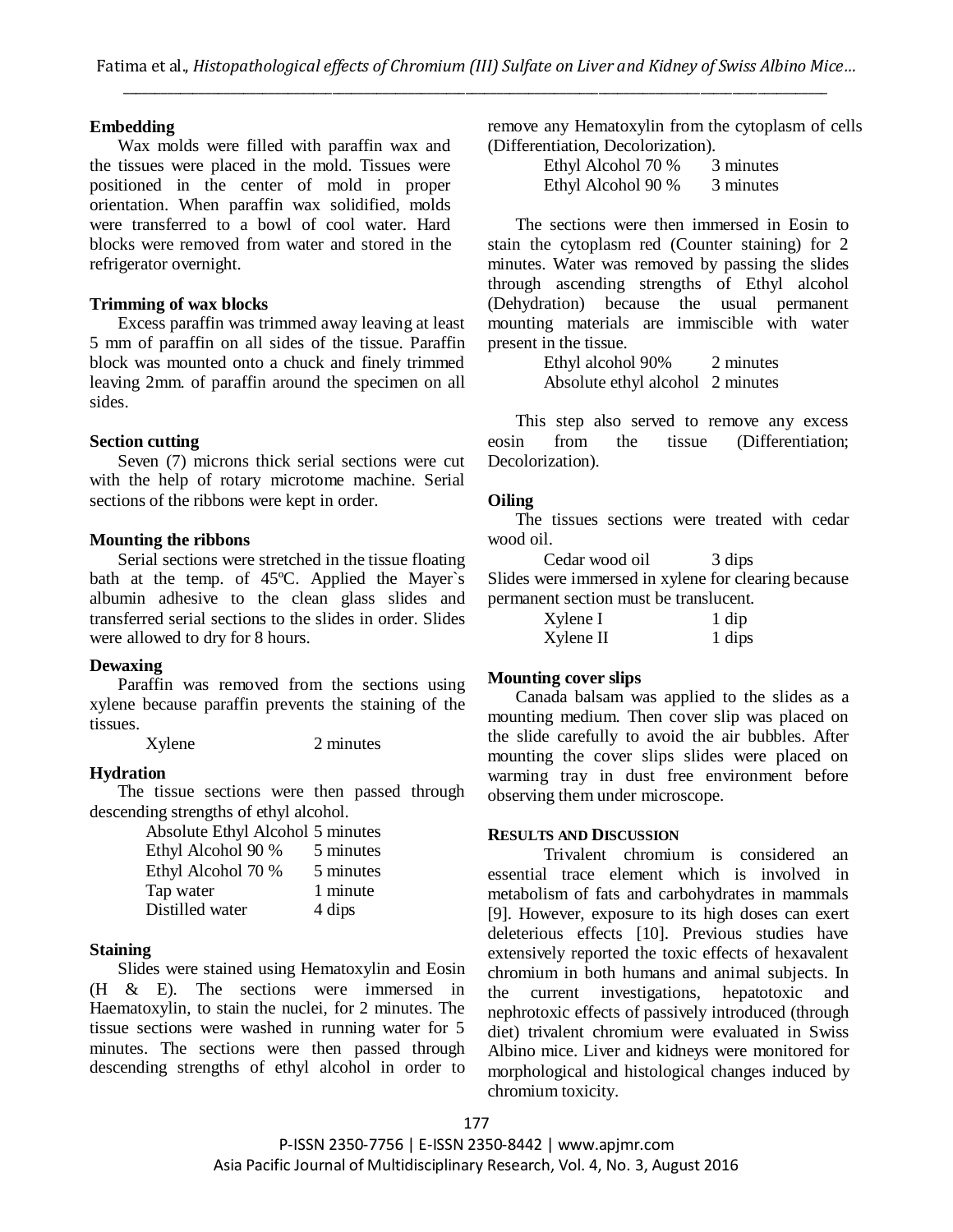All treatment groups showed slight discoloration of liver and kidneys. Histological changes in kidneys were observed at all doses (2.5, 3, 3.5 & 4mg/kg/day for three weeks) including glomerular atrophy and mononuclear cell infiltration. While necrosis of hematopoietic tissue was observed at 3.5mg/kg/day. Whereas, liver cross sections showed both abnormal congestion and dilation of centrilobular veins in all treatment groups as compared to control group. Moreover, Fibrosis in portal area of liver was observed at 3.5mg/kg.



Fig. 1. Glomerular atrophy (arrow) and mononuclear cell infiltration (circle) in kidney cross section



Fig. 2. Necrosis and mononuclear cell infiltration in kidney cross section



Fig. 3. Sinusoid congestion and fibrosis in dilated portal vein in liver cross section



Fig. 4. Normal central vein and sinusoids in liver cross section (control)



Fig. 5. Normal glomeruli in kidney cross section (control)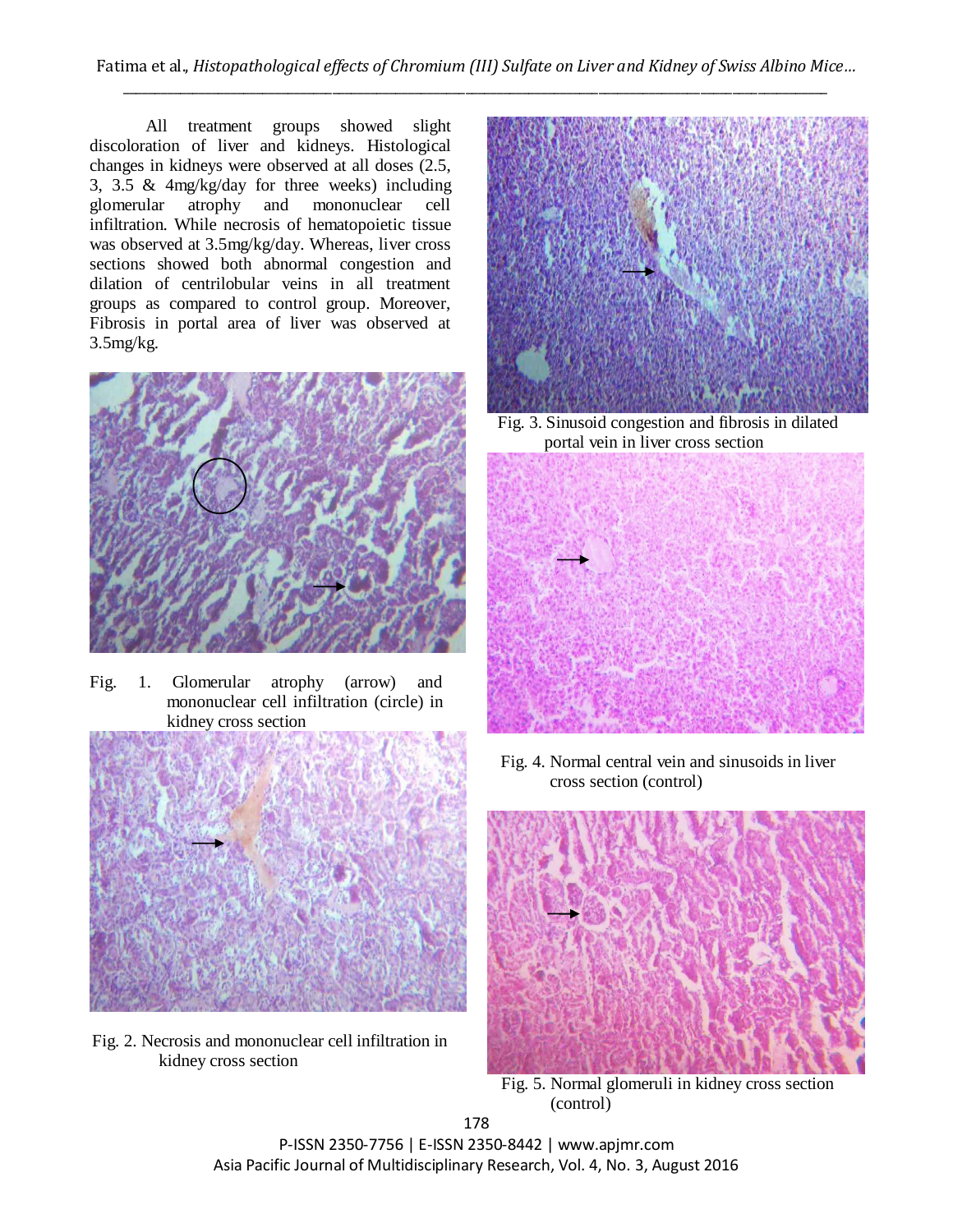These findings are in agreement with previous investigations which report toxic effects of chromium administered through various routes. Another study on rats has also reported the appearance of swollen and edematous hepatocytes, diminished blood sinuses between swollen hepatocytes and vacuolated cytoplasm due to chromium toxicity [11]. It is observed that chromium retention varies in different tissues such as majority of it is accumulated in kidneys as compared to spleen, liver, and gastrocnemius muscles [12]. Thus pathological effects should be more pronounced on kidneys due to higher retention. As current study reveals that more pronounced effects are exerted on kidneys in the form of mononuclear cell infiltration, necrosis and contraction of glomerulus.

In the present study, marked histopathological changes in both liver and kidney were observed upon exposure to high concentrations of chromium sulfate. One of the striking observations is appearance of mononuclear cell infiltrate in kidneys which is not reported in previous investigations. This can be explained by immune-stimulatory effect of chromium. According to Shrivastava et al. [13] chromium can significantly alter the immune response by affecting T and B lymphocytes, macrophages, cytokine production that may induce hypersensitivity reactions.

It may be concluded that like other transition metals toxic effects of trivalent chromium are mediated by the induction of oxidative stress which damages the biological molecules and tissues. Ozawa et al. [14] observed that toxic effects of Cr (III) are mediated by its reduction into Cr (II) in the presence of biological reductants such as L-cysteine and NADH. Free hydroxyl radicals are produced when newly formed Cr (II) reacts with hydrogen peroxide. These hydroxyl radicals in turn induce the tissue damaging effects. Bagchi et al. [15] observed the effects of two dietary Cr (III) supplements i.e. chromium picolinate and niacin bound chromium on mice. The investigations showed that chromium picolinate causes more oxidative stress as compared to niacin bound Cr. The major pathological changes included renal dysfunction, anemia, edematous tissues, production of free radicals and reduction of antioxidant enzymes. In addition, it also induced chromosomal damage and impaired cognitive activity.

The fundamental problem with heavy metals is that although some of them are needed by organisms in trace amounts, when present in excess they cause denaturation of enzymes (Chapman and Reiss, 1999). As Dey et al. [16] found that Cr treatment causes significant decrease in alkaline phosphatase, total ATPase and  $Na^+ - K^+$ -ATPase activities of plasma membrane in both liver and kidney. The membrane becomes more permeable with water and glucose entrance in cytoplasm of hepatocytes. Thus these changes in enzyme activities due to Cr (III) might have caused the histological changes in liver and kidney of Albino mice in current experiment. Similar results were observed by Silva et al. [17] who found that trivalent chromium induces cellular alterations such as decrease in membrane cholesterol level and increase in phospholipids level in rat liver. Histological changes were also observed including fibrosis in portal area, congestion of sinusoids, centrilobular veins and portal vessels. Moreover, fibrosis observed in portal area is caused by fibrogenic effects of chromium.

Furthermore, Pan et al. [18] observed that exposure of both hexavalent and trivalent chromium induces hepatotoxicity in female nude mice. Histological examination evaluated the extent of liver damage under different treatments. It was revealed that Cr (VI) compound Potassium dichromate induces greater oxidative stress, apoptosis and hepatotoxicity as compared to Cr (III)- nitrate. Cr affects the activity of several proteins which are involved in carbohydrate metabolism, endoplasmic reticulum stress, calcium homeostasis and apoptosis. Furthermore, expression profiles of cytokeratin were also associated with apoptosis of liver tissues. In another study, Subashini et al. [19] reported that chromium sulfate induces toxicity by affecting plasma electrolytes  $(Na^+, K^+, C)$  balance and activity of Na<sup>+</sup> , K<sup>+</sup> ATPase in *Cyprinus carpio.* Throughout the experimental period, plasma sodium level was elevated, whereas plasma chloride level was reduced. Cr toxicity in living systems is indicated though altered plasma electrolytes level and ATPase activity.

# **CONCLUSION AND RECOMMENDATIONS**

Pathological effects observed in this study suggest that high concentration of trivalent chromium participate in alterations of kidney and liver structure. This study also gives a new evidence for immunostimulatory effects of trivalent chromium as